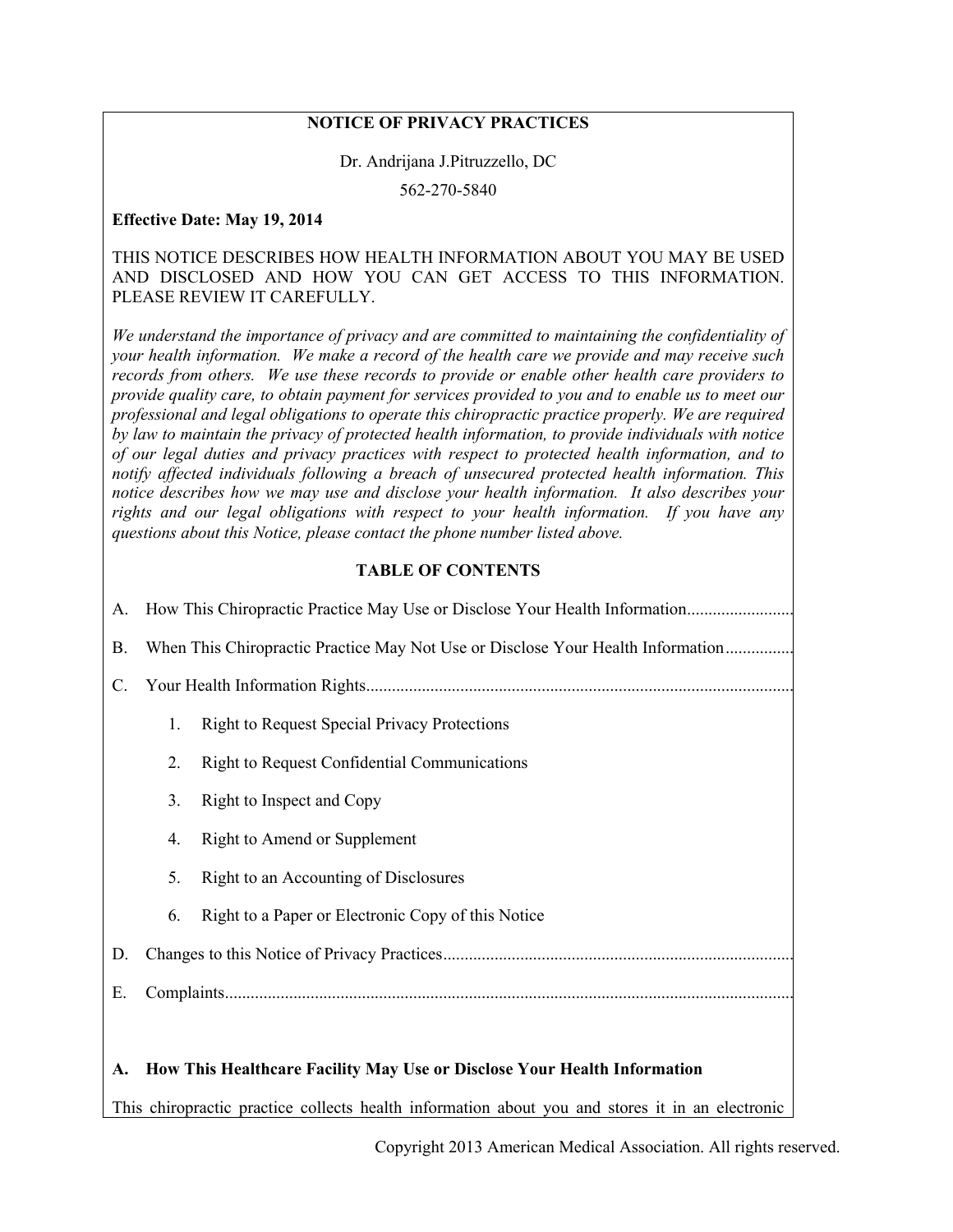health record. This is your health record. The health record is the property of this chiropractic practice, but the information in the health record belongs to you. The law permits us to use or disclose your health information for the following purposes:

- 1. Treatment. We use health information about you to provide you with appropriate chiropractic care. We disclose health information to our employees and others who are involved in providing the care you need. For example, we may share your health information with other physicians or other health care providers who will provide services that we do not provide. Or we may share this information with a pharmacist who needs it to dispense a prescription to you, or a laboratory that performs a test. We may also disclose health information to members of your family or others who can help you when you are sick or injured, or after you die.
- 2. Health Care Operations. We may use and disclose health information about you to operate this chiropractic practice. For example, we may use and disclose this information to review and improve the quality of care we provide, or the competence and qualifications of our professional staff. Or we may use and disclose this information to get your health plan to authorize services or referrals. We may also use and disclose this information as necessary for medical reviews, legal services and audits, including fraud and abuse detection and compliance programs and business planning and management. We may also share your information with other health care providers, health care clearinghouses or health plans that have a relationship with you, when they request this information to help them with their quality assessment and improvement activities, their patient-safety activities, their population-based efforts to improve health or reduce health care costs, their protocol development, case management or care-coordination activities, their review of competence, qualifications and performance of health care professionals, their training programs, their accreditation, certification or licensing activities, or their health care fraud and abuse detection and compliance efforts.
- 3. Appointment Reminders. We may use and disclose health information to contact and remind you about appointments. If you are not home, we may leave this information on your answering machine or in a message left with the person answering the phone.
- 4. Sign In Sheet. We may use and disclose health information about you by having you sign in when you arrive at our office. We may also call out your name when we are ready to see you.
- 5. Notification and Communication With Family. We may disclose your health information to notify or assist in notifying a family member, your personal representative or another person responsible for your care about your location, your general condition or, unless you had instructed us otherwise, in the event of your death. In the event of a disaster, we may disclose information to a relief organization so that they may coordinate these notification efforts. We may also disclose information to someone who is involved with your care or helps pay for your care. If you are able and available to agree or object, we will give you the opportunity to object prior to making these disclosures, although we may disclose this information in a disaster even over your objection if we believe it is necessary to respond to the emergency circumstances. If you are unable or unavailable to agree or object, our health professionals will use their best judgment in communication with your family and others.
- 6. Marketing. Provided we do not receive any payment for making these communications, we may contact you to give you information about products or services related to your treatment, case management or care coordination, or to direct or recommend other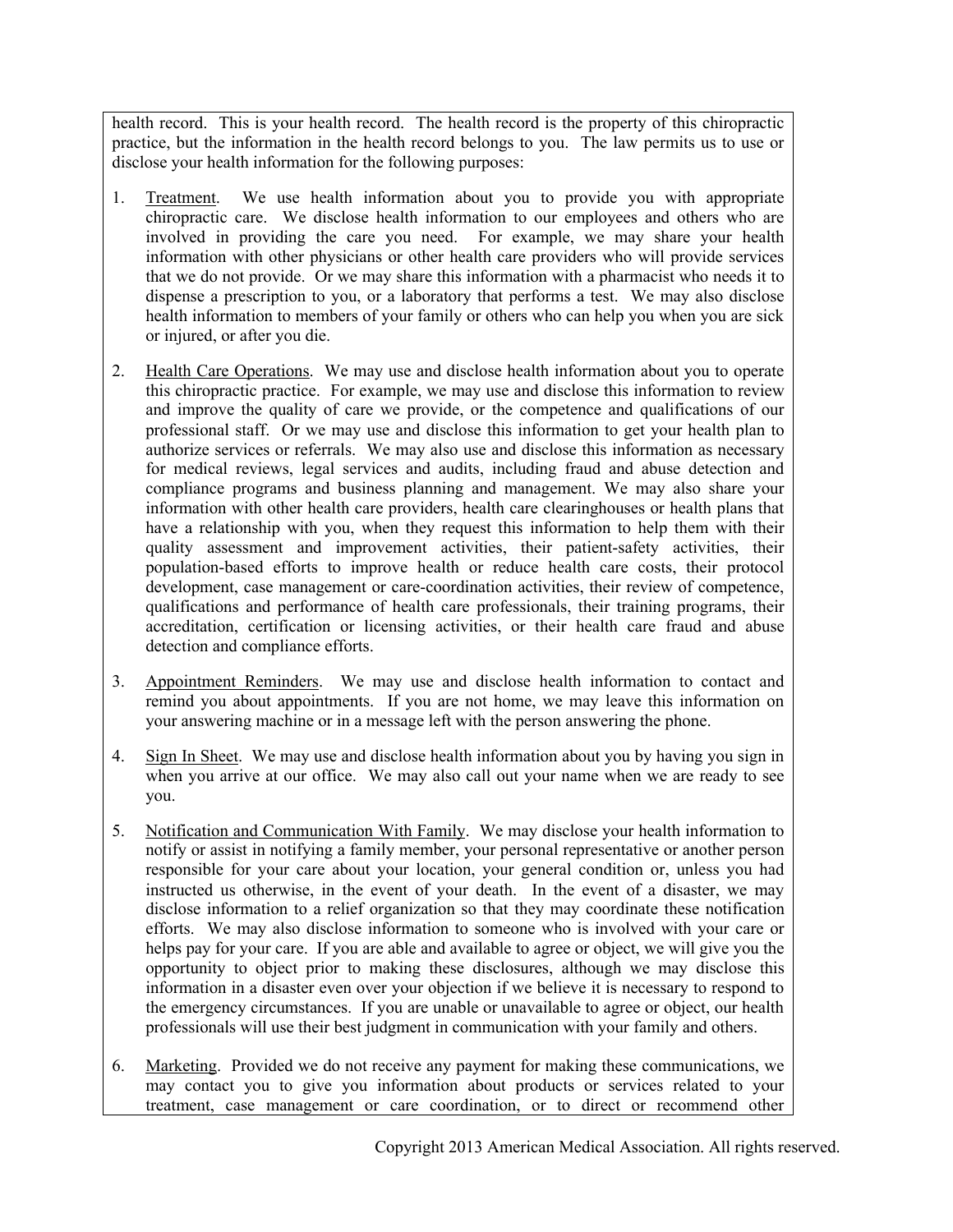treatments, therapies, health care providers or settings of care that may be of interest to you. We may similarly describe products or services provided by this practice. We may also encourage you to maintain a healthy lifestyle and get recommended tests, participate in a disease management program, provide you with small gifts, tell you about government sponsored health programs or encourage you to purchase a product or service when we see you. We will not otherwise use or disclose your health information for marketing purposes or accept any payment for other marketing communications without your prior written authorization. The authorization will disclose whether we receive any compensation for any marketing activity you authorize, and we will stop any future marketing activity to the extent you revoke that authorization.

- 7. Sale of Health Information. We will not sell your health information without your prior written authorization. The authorization will disclose that we will receive compensation for your health information if you authorize us to sell it, and we will stop any future sales of your information to the extent that you revoke that authorization.
- 8. Required by Law. As required by law, we will use and disclose your health information, but we will limit our use or disclosure to the relevant requirements of the law. When the law requires us to report abuse, neglect or domestic violence, or respond to judicial or administrative proceedings, or to law enforcement officials, we will further comply with the requirement set forth below concerning those activities.
- 9. Public Health. We may, and are sometimes required by law, to disclose your health information to public health authorities for purposes related to: preventing or controlling disease, injury or disability; reporting child, elder or dependent adult abuse or neglect; reporting domestic violence; reporting to the Food and Drug Administration problems with products and reactions to medications; and reporting disease or infection exposure. When we report suspected elder or dependent adult abuse or domestic violence, we will inform you or your personal representative promptly unless in our best professional judgment, we believe the notification would place you at risk of serious harm or would require informing a personal representative we believe is responsible for the abuse or harm.
- 10. Health Oversight Activities. We may, and are sometimes required by law, to disclose your health information to health oversight agencies during the course of audits, investigations, inspections, licensure and other proceedings, subject to the limitations imposed by law.
- 11. Judicial and Administrative Proceedings. We may, and are sometimes required by law, to disclose your health information in the course of any administrative or judicial proceeding to the extent expressly authorized by a court or administrative order. We may also disclose information about you in response to a subpoena, discovery request or other lawful process if reasonable efforts have been made to notify you of the request and you have not objected, or if your objections have been resolved by a court or administrative order.
- 12. Law Enforcement. We may, and are sometimes required by law, to disclose your health information to a law enforcement official for purposes such as identifying or locating a suspect, fugitive, material witness or missing person, complying with a court order, warrant, grand jury subpoena and other law enforcement purposes.
- 13. Coroners. We may, and are often required by law, to disclose your health information to coroners in connection with their investigations of deaths.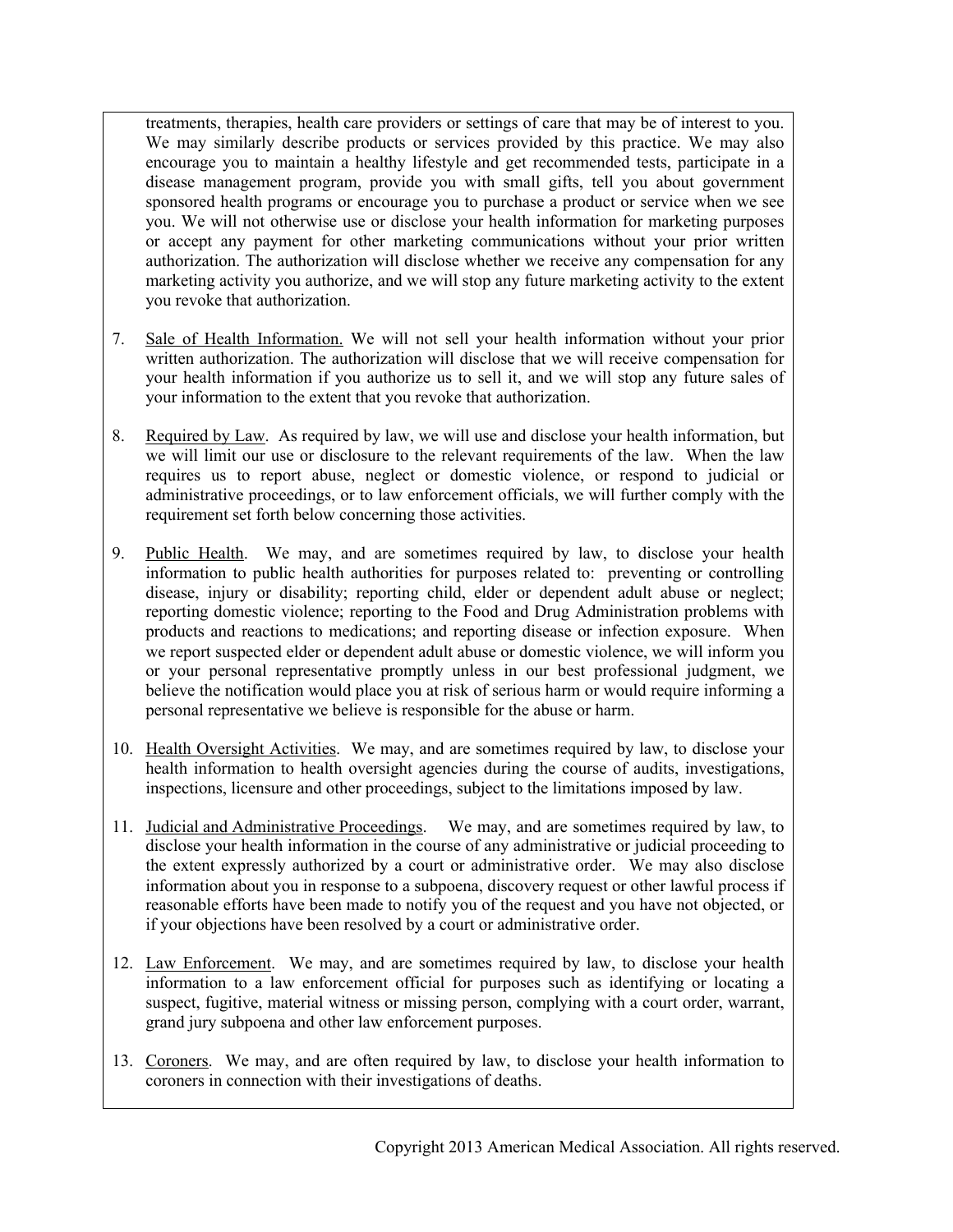- 14. Organ or Tissue Donation. We may disclose your health information to organizations involved in procuring, banking or transplanting organs and tissues.
- 15. Public Safety. We may, and are sometimes required by law, to disclose your health information to appropriate persons in order to prevent or lessen a serious and imminent threat to the health or safety of a particular person or the general public.
- 16. Specialized Government Functions. We may disclose your health information for military or national security purposes or to correctional institutions or law enforcement officers that have you in their lawful custody.
- 17. Workers' Compensation. We may disclose your health information as necessary to comply with workers' compensation laws. For example, to the extent your care is covered by workers' compensation, we will make periodic reports to your employer about your condition. We are also required by law to report cases of occupational injury or occupational illness to the employer or workers' compensation insurer.
- 18. Change of Ownership. In the event that this chiropractic practice is sold or merged with another organization, your health information/record will become the property of the new owner, although you will maintain the right to request that copies of your health information be transferred to another physician or chiropractic group.
- 19. Breach Notification. In the case of a breach of unsecured protected health information, we will notify you as required by law. If you have provided us with a current e-mail address, we may use e-mail to communicate information related to the breach. In some circumstances our business associate may provide the notification. We may also provide notification by other methods as appropriate.
- 20. Research. We may disclose your health information to researchers conducting research with respect to which your written authorization is not required as approved by an Institutional Review Board or privacy board, in compliance with governing law.
- 21. Fundraising. We may use or disclose your demographic information in order to contact you for our fundraising activities. For example, we may use the dates that you received treatment, the department of service, your treating physician, outcome information and health insurance status to identify individuals that may be interested in participating in fundraising activities. If you do not want to receive these materials, notify the office listed at the top of this Notice of Privacy Practices and we will stop any further fundraising communications. Similarly, you should notify the office if you decide you want to start receiving these solicitations again.

### **B. When This Chiropractic Practice May Not Use or Disclose Your Health Information**

Except as described in this Notice of Privacy Practices, this chiropractic practice will, consistent with its legal obligations, not use or disclose health information which identifies you without your written authorization. If you do authorize this chiropractic practice to use or disclose your health information for another purpose, you may revoke your authorization in writing at any time.

# **C. Your Health Information Rights**

1. Right to Request Special Privacy Protections. You have the right to request restrictions on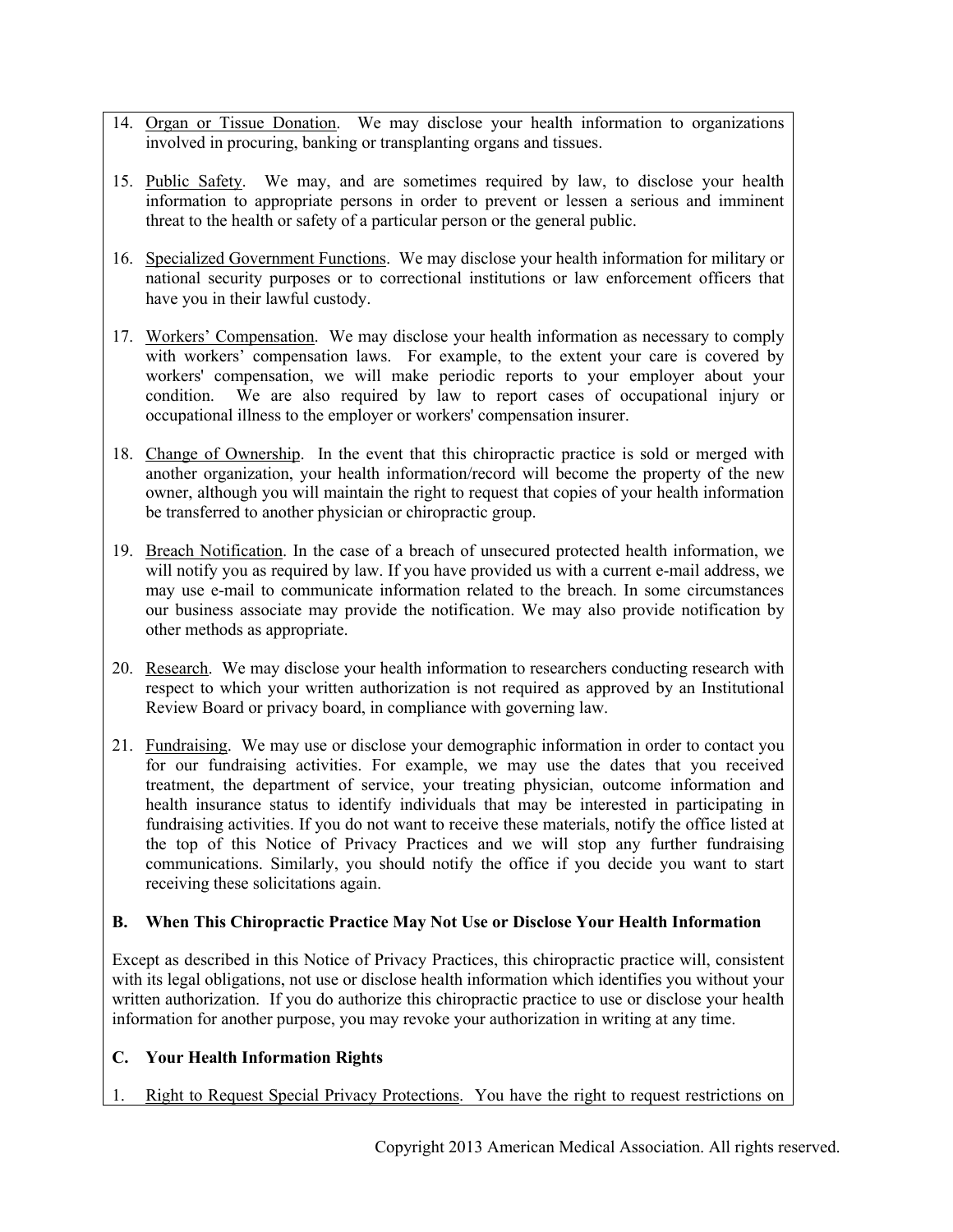certain uses and disclosures of your health information by a written request specifying what information you want to limit, and what limitations on our use or disclosure of that information you wish to have imposed. If you tell us not to disclose information to your commercial health plan concerning health care items or services for which you paid for in full out-of-pocket, we will abide by your request, unless we must disclose the information for treatment or legal reasons. We reserve the right to accept or reject any other request, and will notify you of our decision.

- 2. Right to Request Confidential Communications. You have the right to request that you receive your health information in a specific way or at a specific location. For example, you may ask that we send information to a particular e-mail account or to your work address. We will comply with all reasonable requests submitted in writing which specify how or where you wish to receive these communications.
- 3. Right to Inspect and Copy. You have the right to inspect and copy your health information, with limited exceptions. To access your health information, you must submit a written request detailing what information you want access to, whether you want to inspect it or get a copy of it, and if you want a copy, your preferred form and format. We will provide copies in your requested form and format if it is readily producible, or we will provide you with an alternative format you find acceptable, or if we can't agree and we maintain the record in an electronic format, your choice of a readable electronic or hardcopy format. We will also send a copy to any other person you designate in writing. We will charge a reasonable fee which covers our costs for labor, supplies, postage, and if requested and agreed to in advance, the cost of preparing an explanation or summary. We may deny your request under limited circumstances. If we deny your request to access your child's records or the records of an incapacitated adult you are representing because we believe allowing access would be reasonably likely to cause substantial harm to the patient, you will have a right to appeal our decision.
- 4. Right to Amend or Supplement. You have a right to request that we amend your health information that you believe is incorrect or incomplete. You must make a request to amend in writing, and include the reasons you believe the information is inaccurate or incomplete. We are not required to change your health information, and will provide you with information about this chiropractic practice's denial and how you can disagree with the denial. We may deny your request if we do not have the information, if we did not create the information (unless the person or entity that created the information is no longer available to make the amendment), if you would not be permitted to inspect or copy the information at issue, or if the information is accurate and complete as is. If we deny your request, you may submit a written statement of your disagreement with that decision, and we may, in turn, prepare a written rebuttal. All information related to any request to amend will be maintained and disclosed in conjunction with any subsequent disclosure of the disputed information.
- 5. Right to an Accounting of Disclosures. You have a right to receive an accounting of disclosures of your health information made by this chiropractic practice, except that this chiropractic practice does not have to account for the disclosures provided to you or pursuant to your written authorization, or as described in paragraphs 1 (treatment), 2 (health care operations), 5 (notification and communication with family) and 16 (specialized government functions) of Section A of this Notice of Privacy Practices or disclosures for purposes of research or public health which exclude direct patient identifiers, or which are incident to a use or disclosure otherwise permitted or authorized by law, or the disclosures to a health oversight agency or law enforcement official to the extent this chiropractic practice has